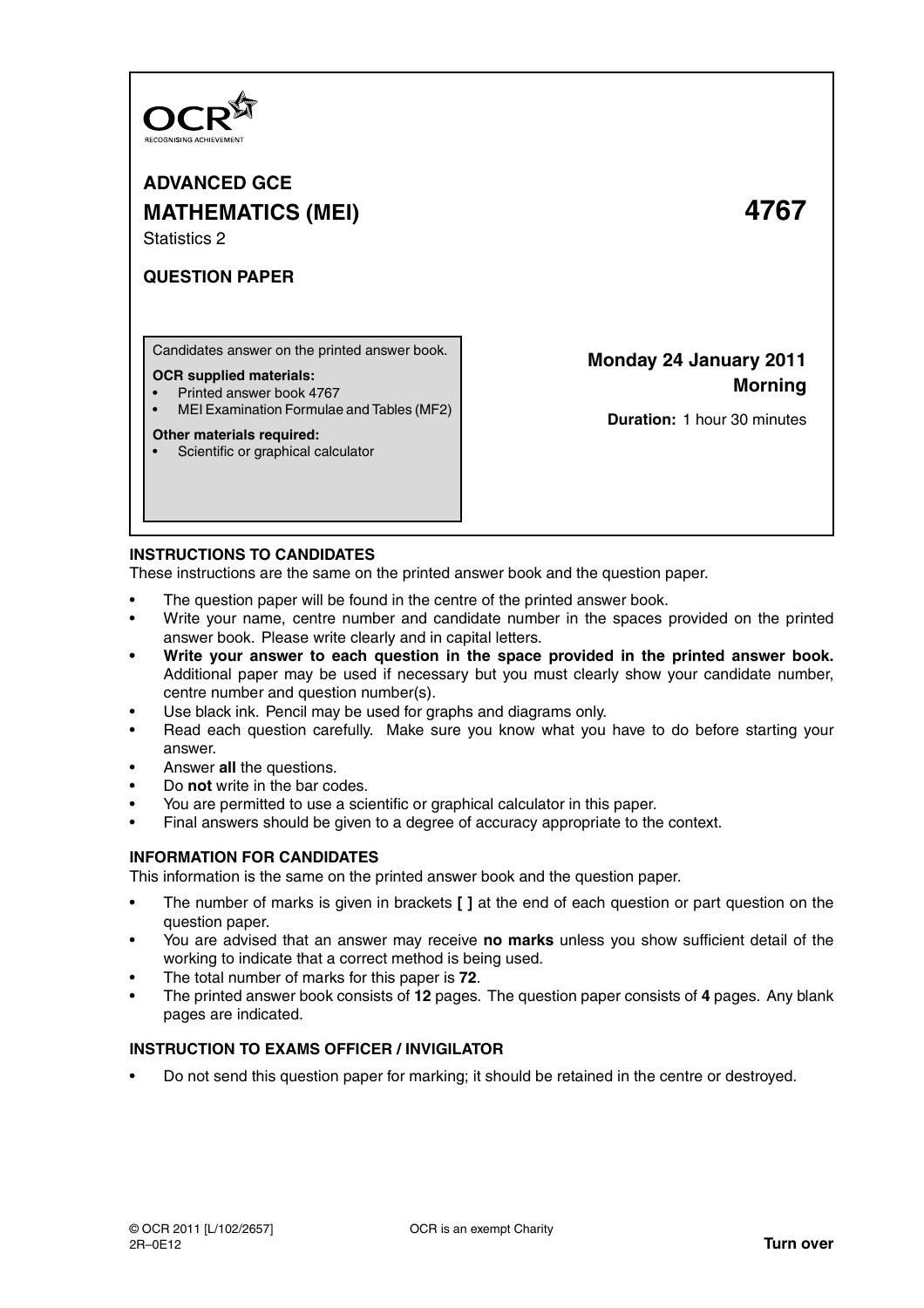**1** The scatter diagram below shows the birth rates *x*, and death rates *y*, measured in standard units, in a random sample of 14 countries in a particular year. Summary statistics for the data are as follows.

$$
\Sigma x = 139.8
$$
  $\Sigma y = 140.4$   $\Sigma x^2 = 1411.66$   $\Sigma y^2 = 1417.88$   $\Sigma xy = 1398.56$   $n = 14$ 



- **(i)** Calculate the sample product moment correlation coefficient. **[5]**
- **(ii)** Carry out a hypothesis test at the 5% significance level to determine whether there is any correlation between birth rates and death rates. **[6]**
- **(iii)** State the distributional assumption which is necessary for this test to be valid. Explain briefly in the light of the scatter diagram why it appears that the assumption may be valid. **[2]**
- **(iv)** The values of *x* and *y* for another country in that year are 14.4 and 7.8 respectively. If these values are included, the value of the sample product moment correlation coefficient is −0.5694. Explain why this one observation causes such a large change to the value of the sample product moment correlation coefficient. Discuss whether this brings the validity of the test into question.

**[4]**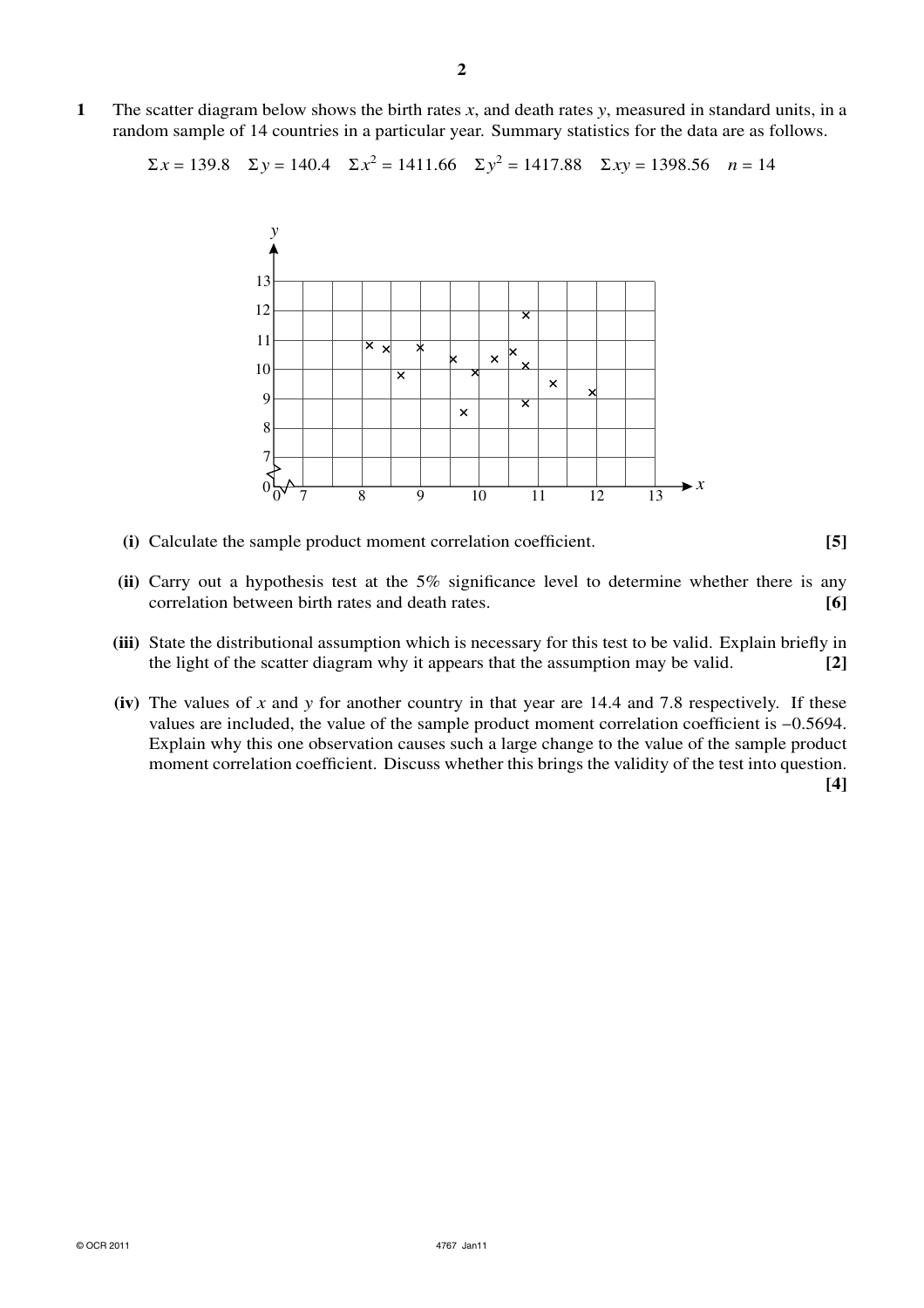**2** A student is investigating the numbers of sultanas in a particular brand of biscuit. The data in the table show the numbers of sultanas in a random sample of 50 of these biscuits.

| Number of sultanas |  |  |  |  |
|--------------------|--|--|--|--|
| Frequency          |  |  |  |  |

- **(i)** Show that the sample mean is 1.84 and calculate the sample variance. **[3]**
- **(ii)** Explain why these results support a suggestion that a Poisson distribution may be a suitable model for the distribution of the numbers of sultanas in this brand of biscuit. **[1]**

For the remainder of the question you should assume that a Poisson distribution with mean 1.84 is a suitable model for the distribution of the numbers of sultanas in these biscuits.

- **(iii)** Find the probability of
	- (*A*) no sultanas in a biscuit,
	- (*B*) at least two sultanas in a biscuit. **[5]**
- **(iv)** Show that the probability that there are at least 10 sultanasin total in a packet containing 5 biscuits is 0.4389. **[3]**
- **(v)** Six packets each containing 5 biscuits are selected at random. Find the probability that exactly 2 of the six packets contain at least 10 sultanas. **[3]**
- **(vi)** Sixty packets each containing 5 biscuits are selected at random. Use a suitable approximating distribution to find the probability that more than half of the sixty packets contain at least 10 sultanas. **[5]**
- **3** The random variable *X* represents the reaction times, in milliseconds, of men in a driving simulator. *X* is Normally distributed with mean 355 and standard deviation 52.
	- **(i)** Find
		- (*A*) P(*X* < 325), (*B*) P(300 < *X* < 400). **[6]**
	- **(ii)** Find the value of *k* for which  $P(X < k) = 0.2$ . **[3]**

It is thought that women may have a different mean reaction time from men. In order to test this, a random sample of 25 women is selected. The mean reaction time of these women in the driving simulator is 344 milliseconds. You may assume that women's reaction times are also Normally distributed with standard deviation 52 milliseconds. A hypothesis test is carried out to investigate whether women have a different mean reaction time from men.

**(iii)** Carry out the test at the 5% significance level. **[8]**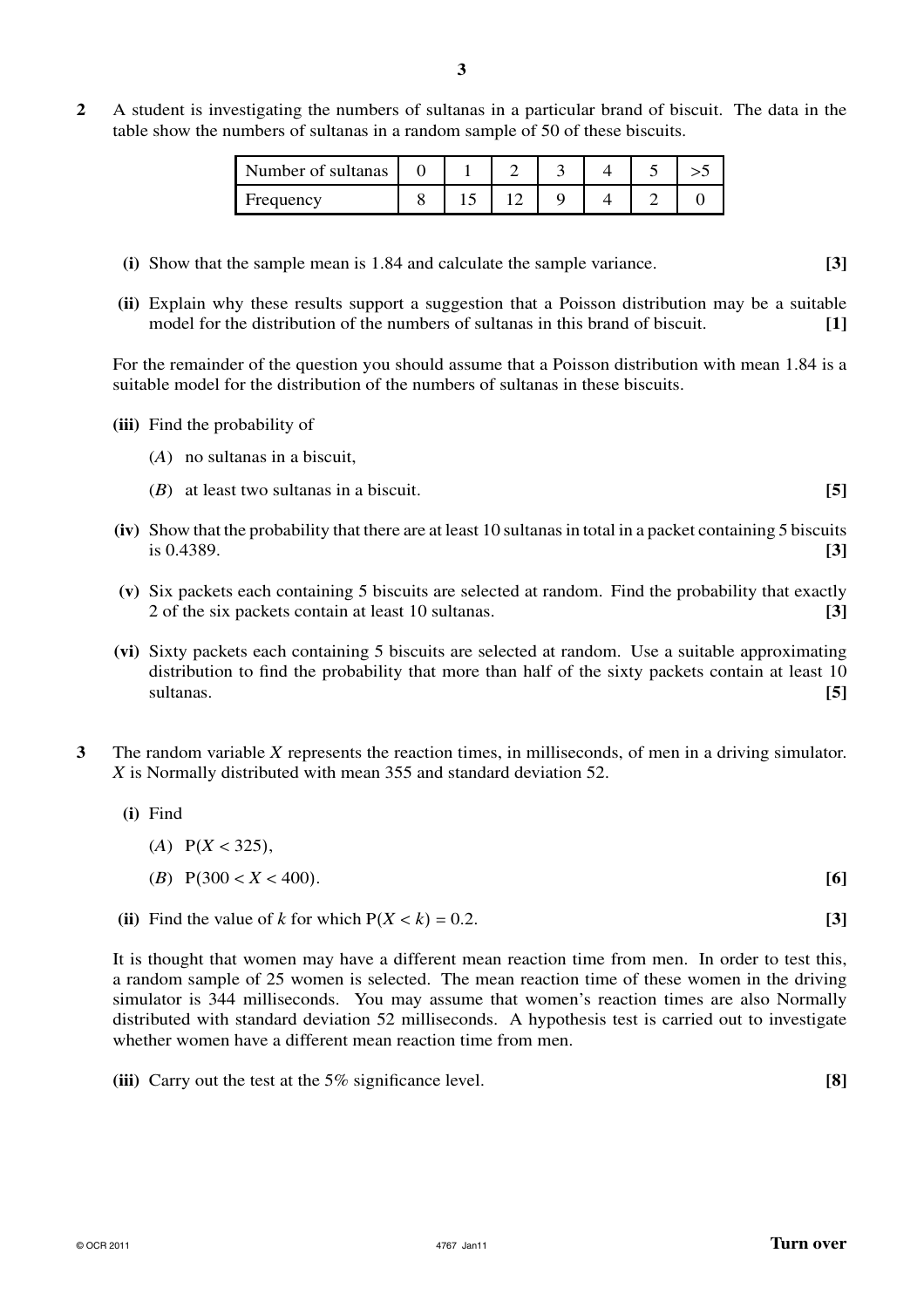**4** A researcher is investigating the sizes of pebbles at various locations in a river. Three sites in the river are chosen and each pebble sampled at each site is classified as large, medium or small. The results are as follows.

|                |        |    | Site |               | Row    |
|----------------|--------|----|------|---------------|--------|
|                |        | Α  | B    | $\mathcal{C}$ | totals |
|                | Large  | 15 | 12   | 10            | 37     |
| Pebble<br>size | Medium | 28 | 17   | 45            | 90     |
|                | Small  | 47 | 33   | 36            | 116    |
| Column totals  |        | 90 | 62   | 91            | 243    |

- **(i)** Carry out a test at the 5% significance level to examine whether there is any association between pebble size and site. Your working should include a table of the contributions of each cell to the test statistic. **[12]**
- **(ii)** By referring to each site, comment briefly on how the size of the pebbles compares with what would be expected if there were no association. You should support your answers by referring to your table of contributions. **[6]**



#### **Copyright Information**

OCR is committed to seeking permission to reproduce all third-party content that it uses in its assessment materials. OCR has attempted to identify and contact all copyright holders whose work is used in this paper. To avoid the issue of disclosure of answer-related information to candidates, all copyright acknowledgements are reproduced in the OCR Copyright Acknowledgements Booklet. This is produced for each series of examinations and is freely available to download from our public website (www.ocr.org.uk) after the live examination series.

If OCR has unwittingly failed to correctly acknowledge or clear any third-party content in this assessment material, OCR will be happy to correct its mistake at the earliest possible opportunity.

For queries or further information please contact the Copyright Team, First Floor, 9 Hills Road, Cambridge CB2 1GE.

OCR is part of the Cambridge Assessment Group; Cambridge Assessment is the brand name of University of Cambridge Local Examinations Syndicate (UCLES), which is itself a department of the University of Cambridge.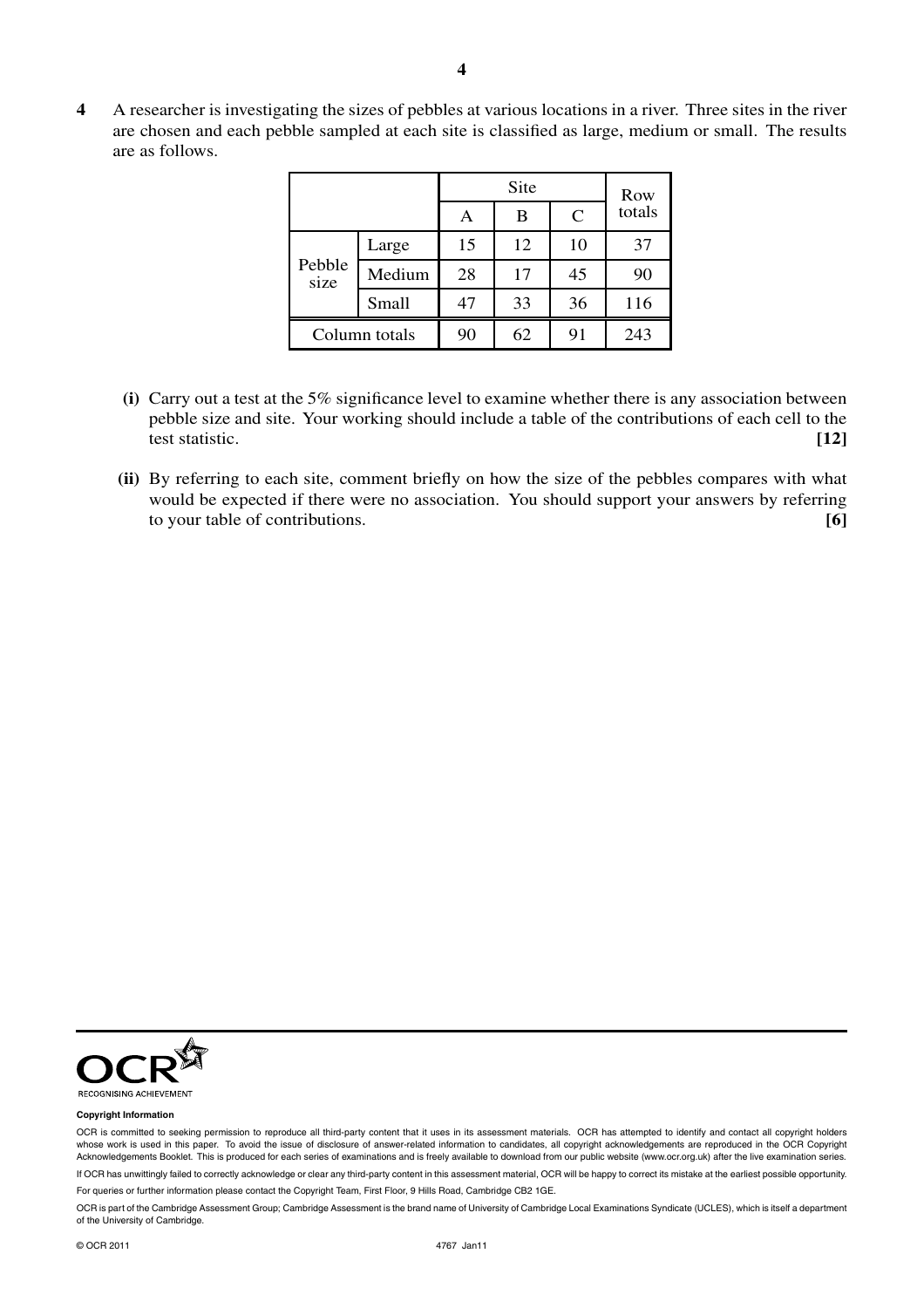

**ADVANCED GCE MATHEMATICS (MEI) 4767** Statistics 2

# **PRINTED ANSWER BOOK**

Candidates answer on this printed answer book.

### **OCR supplied materials:**

- Question paper 4767 (inserted)
- MEI Examination Formulae and Tables (MF2)

### **Other materials required:**

Scientific or graphical calculator

# **Monday 24 January 2011 Morning**

**Duration:** 1 hour 30 minutes



| Centre number |  |  |  |  |  | Candidate number |  |  |  |  |
|---------------|--|--|--|--|--|------------------|--|--|--|--|
|---------------|--|--|--|--|--|------------------|--|--|--|--|

# **INSTRUCTIONS TO CANDIDATES**

These instructions are the same on the printed answer book and the question paper.

- The question paper will be found in the centre of the printed answer book.
- Write your name, centre number and candidate number in the spaces provided on the printed answer book. Please write clearly and in capital letters.
- **Write your answer to each question in the space provided in the printed answer book.** Additional paper may be used if necessary but you must clearly show your candidate number, centre number and question number(s).
- Use black ink. Pencil may be used for graphs and diagrams only.
- Read each question carefully. Make sure you know what you have to do before starting your answer.
- Answer **all** the questions.
- Do **not** write in the bar codes.
- You are permitted to use a scientific or graphical calculator in this paper.
- Final answers should be given to a degree of accuracy appropriate to the context.

# **INFORMATION FOR CANDIDATES**

This information is the same on the printed answer book and the question paper.

- The number of marks is given in brackets **[ ]** at the end of each question or part question on the question paper.
- You are advised that an answer may receive **no marks** unless you show sufficient detail of the working to indicate that a correct method is being used.
- The total number of marks for this paper is **72**.
- The printed answer book consists of **12** pages. The question paper consists of **4** pages. Any blank pages are indicated.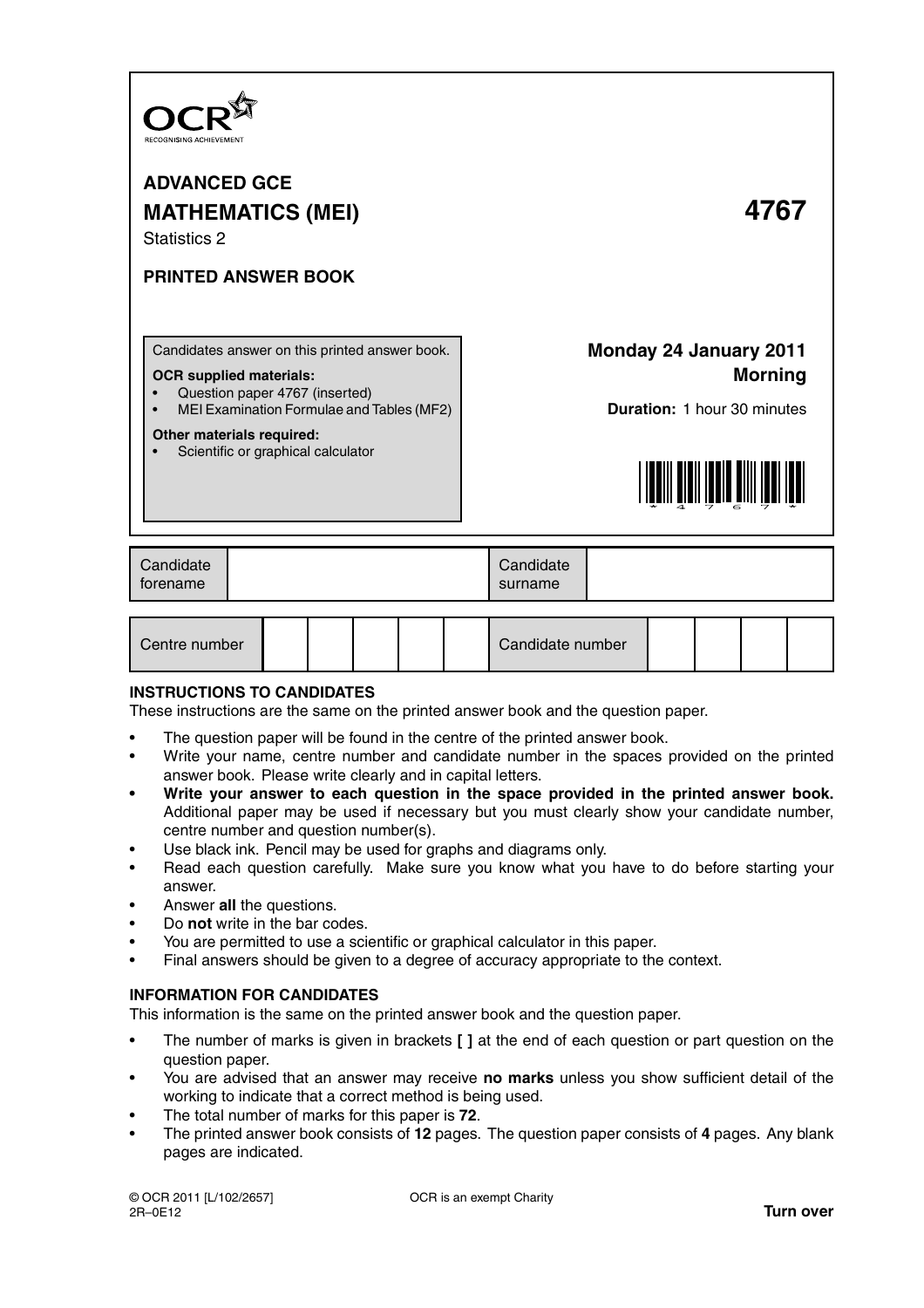| 1(i) |  |
|------|--|
|      |  |
|      |  |
|      |  |
|      |  |
|      |  |
|      |  |
|      |  |
|      |  |
|      |  |
|      |  |
|      |  |
|      |  |
|      |  |
|      |  |
|      |  |
|      |  |
|      |  |
|      |  |
|      |  |
|      |  |
|      |  |
|      |  |
|      |  |
|      |  |
|      |  |
|      |  |
|      |  |
|      |  |
|      |  |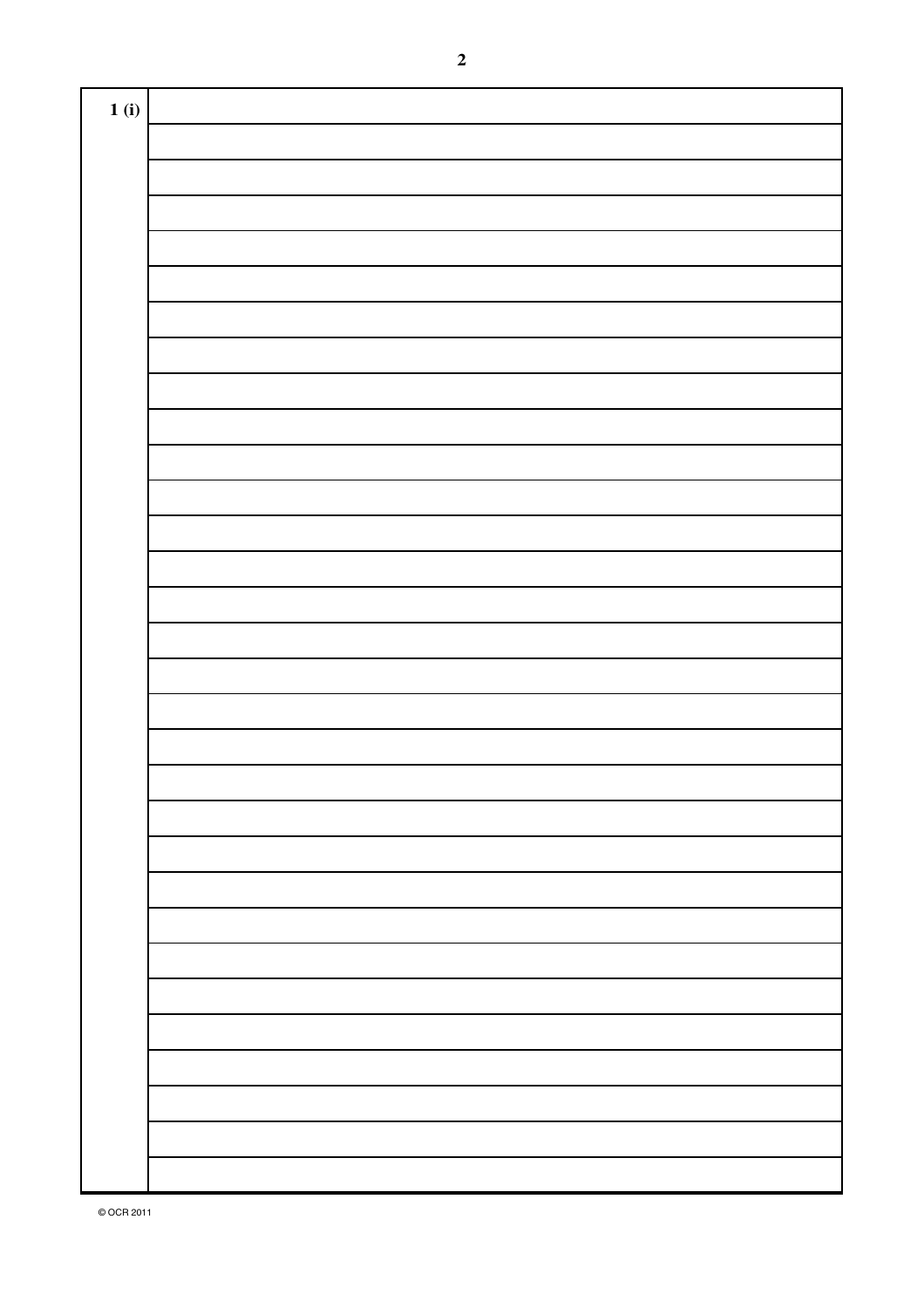| 1(i)   |  |
|--------|--|
|        |  |
|        |  |
|        |  |
|        |  |
|        |  |
|        |  |
|        |  |
|        |  |
|        |  |
|        |  |
|        |  |
|        |  |
|        |  |
|        |  |
|        |  |
|        |  |
|        |  |
|        |  |
|        |  |
|        |  |
|        |  |
| 1(iii) |  |
|        |  |
|        |  |
|        |  |
|        |  |
|        |  |
|        |  |
|        |  |
|        |  |
|        |  |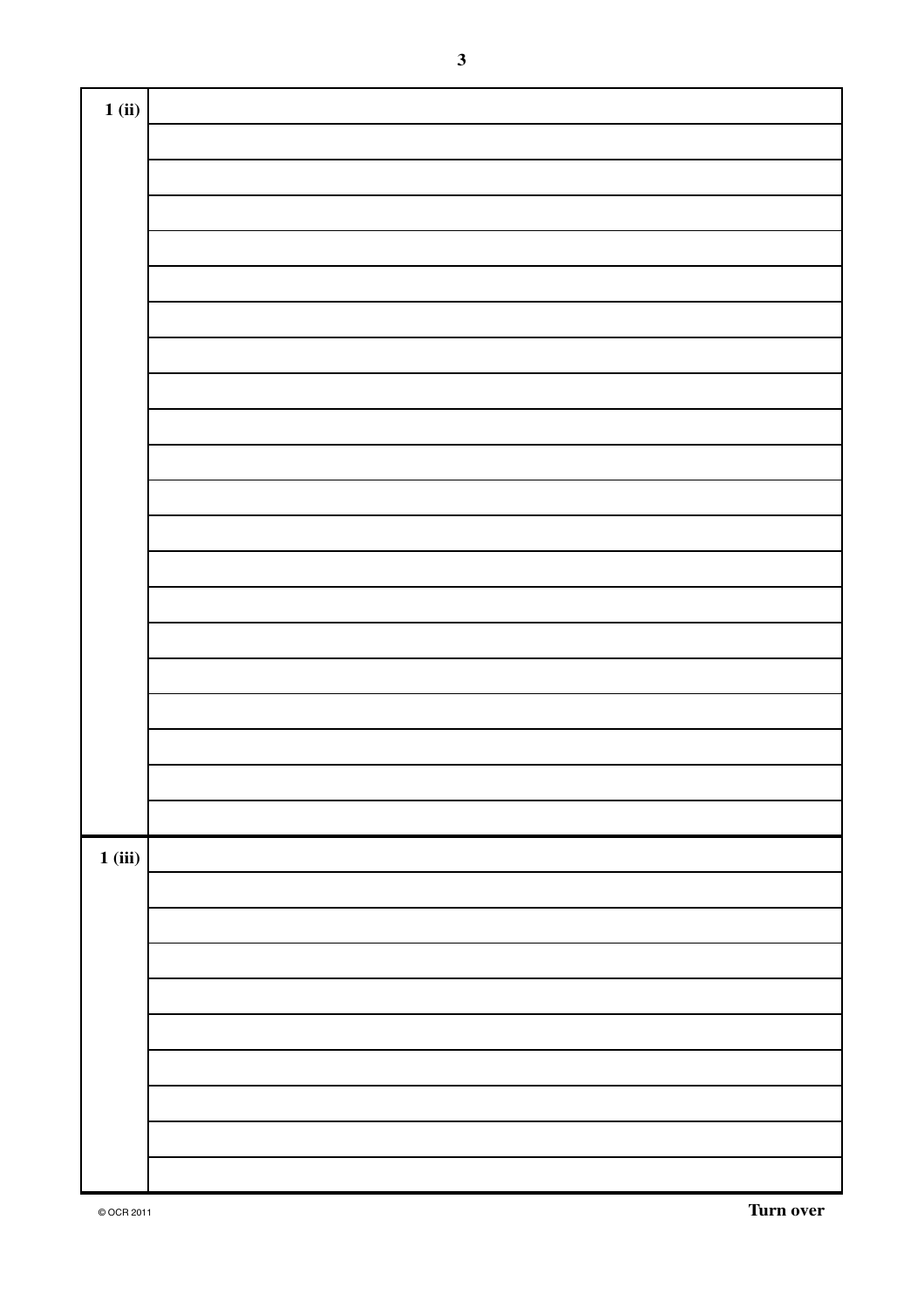| 1 (iv) |  |
|--------|--|
|        |  |
|        |  |
|        |  |
|        |  |
|        |  |
|        |  |
|        |  |
|        |  |
|        |  |
|        |  |
|        |  |
|        |  |
|        |  |
|        |  |
|        |  |
|        |  |
|        |  |
|        |  |
|        |  |
|        |  |
|        |  |
|        |  |
|        |  |
|        |  |
|        |  |
|        |  |
|        |  |
|        |  |
|        |  |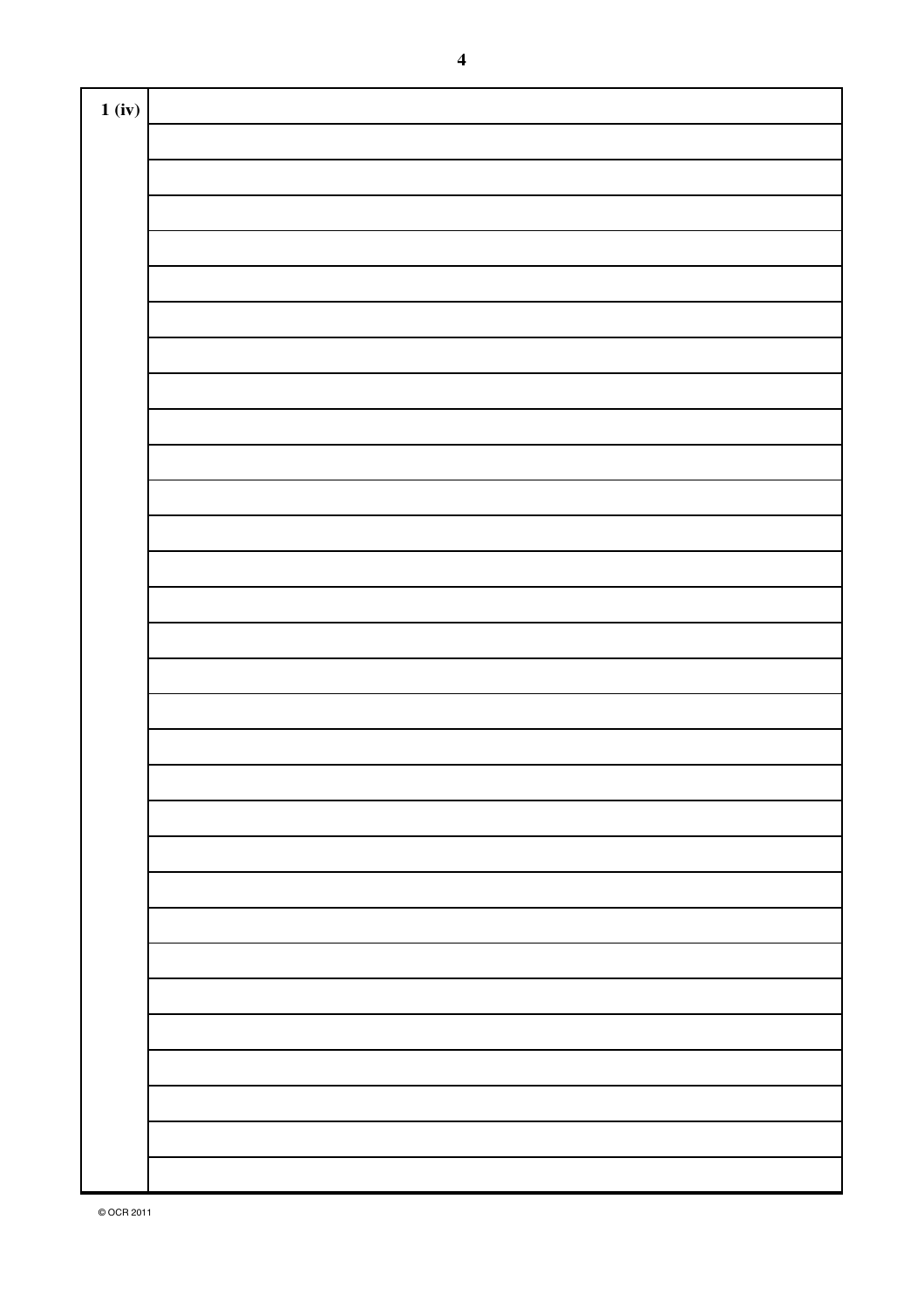| 2(i) |  |
|------|--|
|      |  |
|      |  |
|      |  |
|      |  |
|      |  |
|      |  |
|      |  |
|      |  |
|      |  |
|      |  |
|      |  |
|      |  |
|      |  |
|      |  |
|      |  |
|      |  |
|      |  |
|      |  |
|      |  |
|      |  |
|      |  |
|      |  |
|      |  |
|      |  |
| 2(i) |  |
|      |  |
|      |  |
|      |  |
|      |  |
|      |  |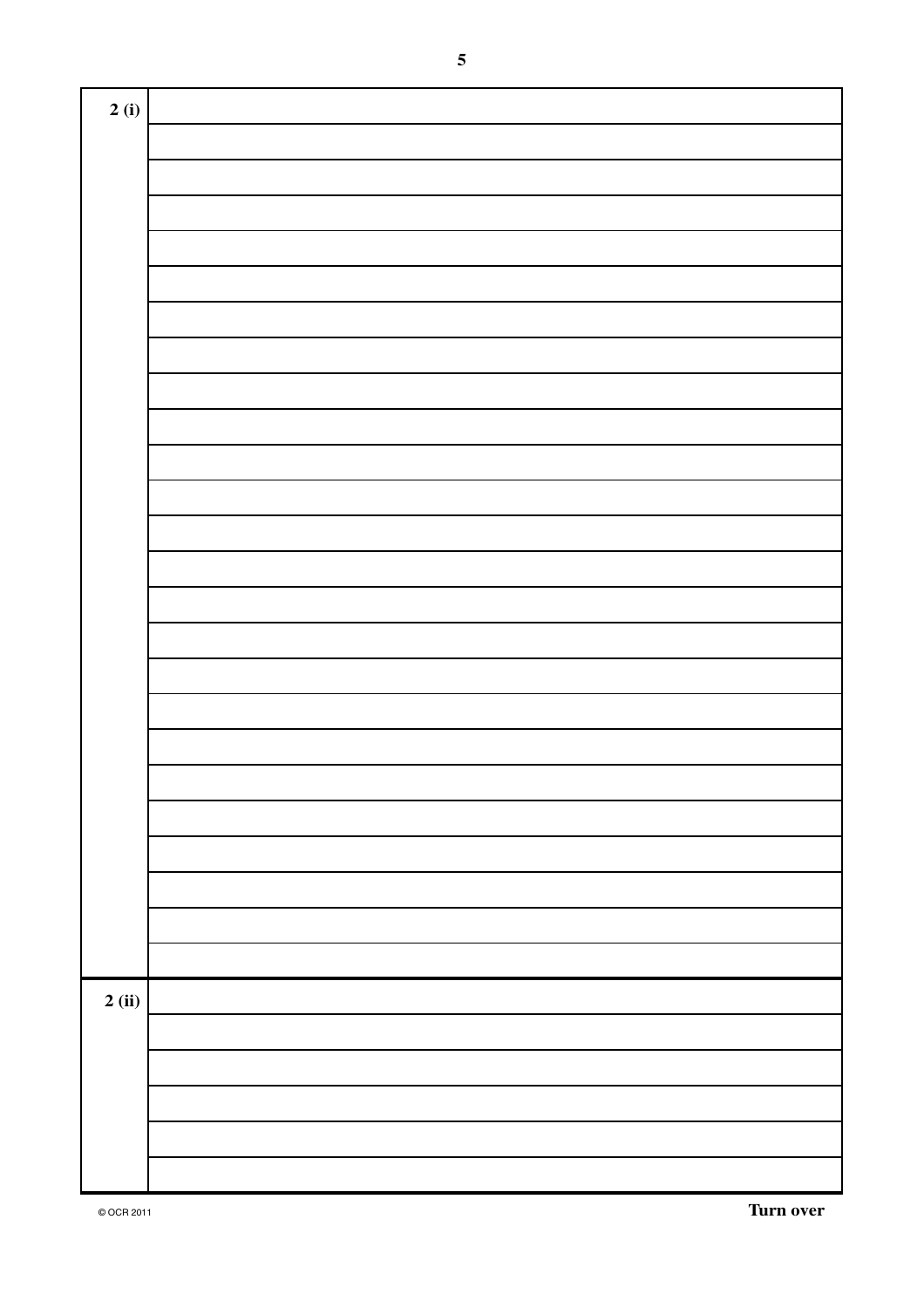| 2(iii)(A) |  |
|-----------|--|
|           |  |
|           |  |
|           |  |
|           |  |
|           |  |
|           |  |
|           |  |
|           |  |
|           |  |
| 2(iii)(B) |  |
|           |  |
|           |  |
|           |  |
|           |  |
|           |  |
|           |  |
|           |  |
|           |  |
|           |  |
|           |  |
| 2(iv)     |  |
|           |  |
|           |  |
|           |  |
|           |  |
|           |  |
|           |  |
|           |  |
|           |  |
|           |  |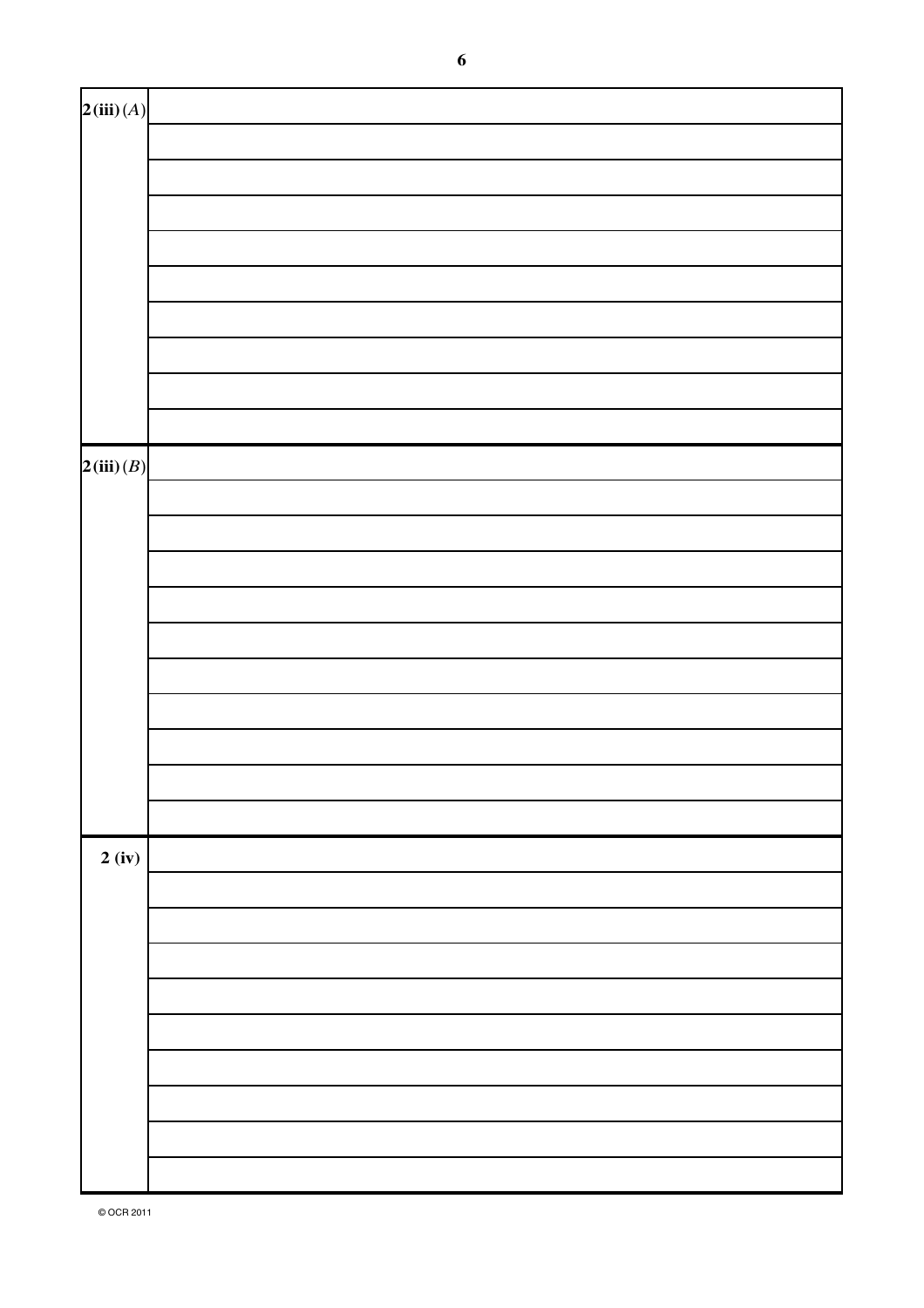| 2(y)   |  |
|--------|--|
|        |  |
|        |  |
|        |  |
|        |  |
|        |  |
|        |  |
|        |  |
|        |  |
|        |  |
| 2 (vi) |  |
|        |  |
|        |  |
|        |  |
|        |  |
|        |  |
|        |  |
|        |  |
|        |  |
|        |  |
|        |  |
|        |  |
|        |  |
|        |  |
|        |  |
|        |  |
|        |  |
|        |  |
|        |  |
|        |  |
|        |  |
|        |  |
|        |  |
|        |  |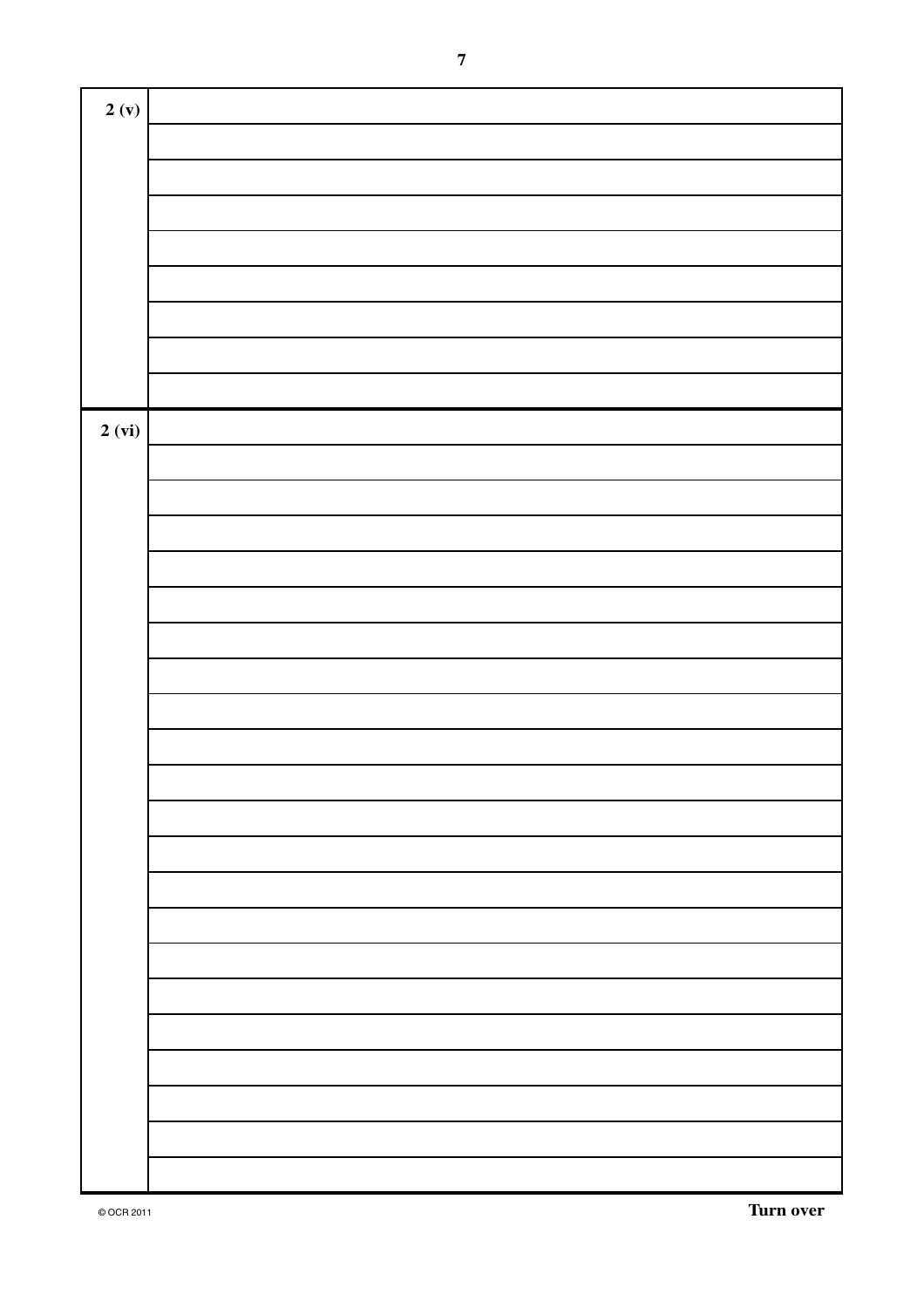| $\left  \mathbf{3}\left(\mathbf{i}\right)\left(A\right)\right $     |  |
|---------------------------------------------------------------------|--|
|                                                                     |  |
|                                                                     |  |
|                                                                     |  |
|                                                                     |  |
|                                                                     |  |
|                                                                     |  |
|                                                                     |  |
|                                                                     |  |
|                                                                     |  |
| $\left  \mathbf{3}\left( \mathbf{i}\right) \left( B\right) \right $ |  |
|                                                                     |  |
|                                                                     |  |
|                                                                     |  |
|                                                                     |  |
|                                                                     |  |
|                                                                     |  |
|                                                                     |  |
|                                                                     |  |
|                                                                     |  |
|                                                                     |  |
| 3(i)                                                                |  |
|                                                                     |  |
|                                                                     |  |
|                                                                     |  |
|                                                                     |  |
|                                                                     |  |
|                                                                     |  |
|                                                                     |  |
|                                                                     |  |
|                                                                     |  |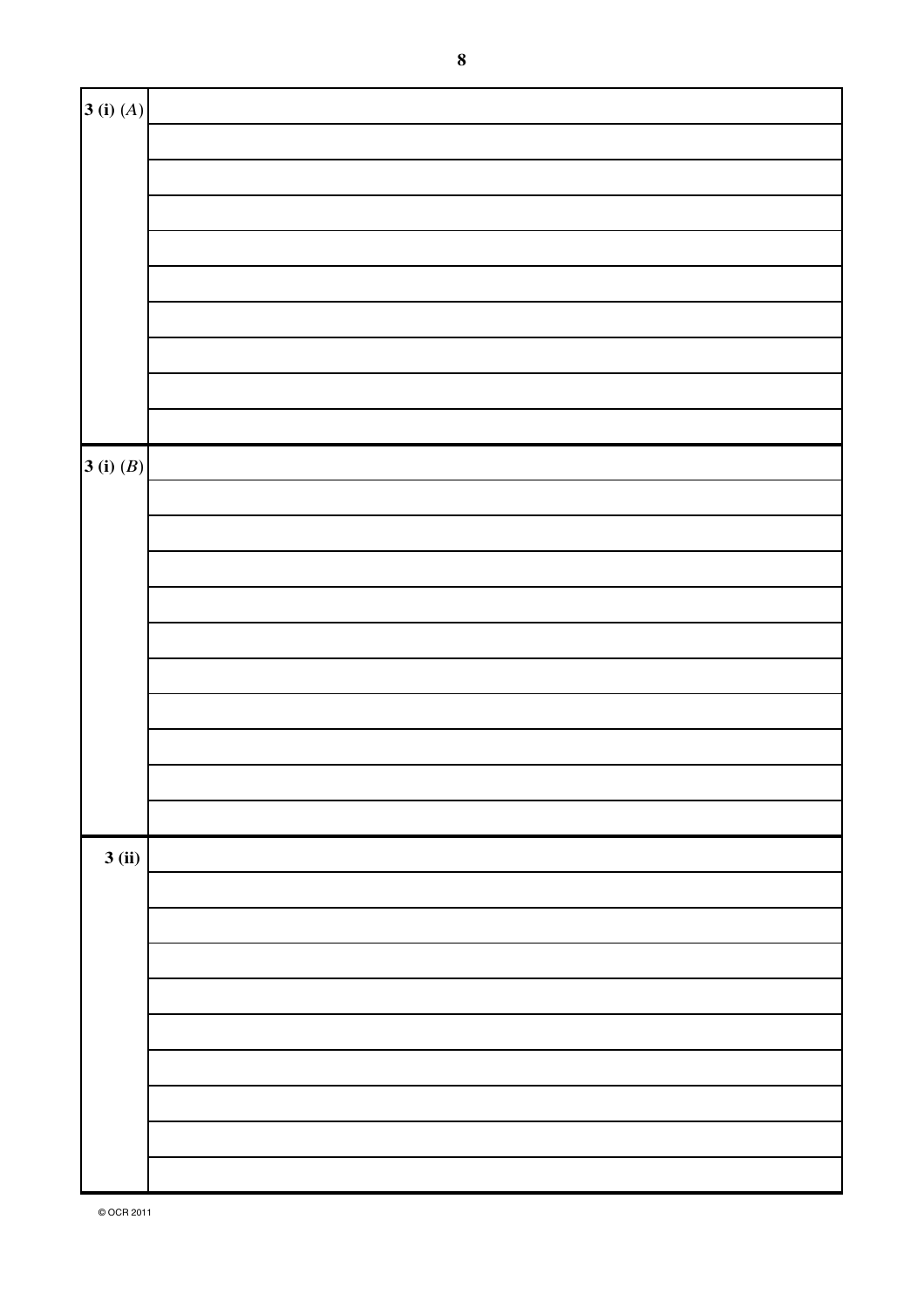| 3(iii) |  |
|--------|--|
|        |  |
|        |  |
|        |  |
|        |  |
|        |  |
|        |  |
|        |  |
|        |  |
|        |  |
|        |  |
|        |  |
|        |  |
|        |  |
|        |  |
|        |  |
|        |  |
|        |  |
|        |  |
|        |  |
|        |  |
|        |  |
|        |  |
|        |  |
|        |  |
|        |  |
|        |  |
|        |  |
|        |  |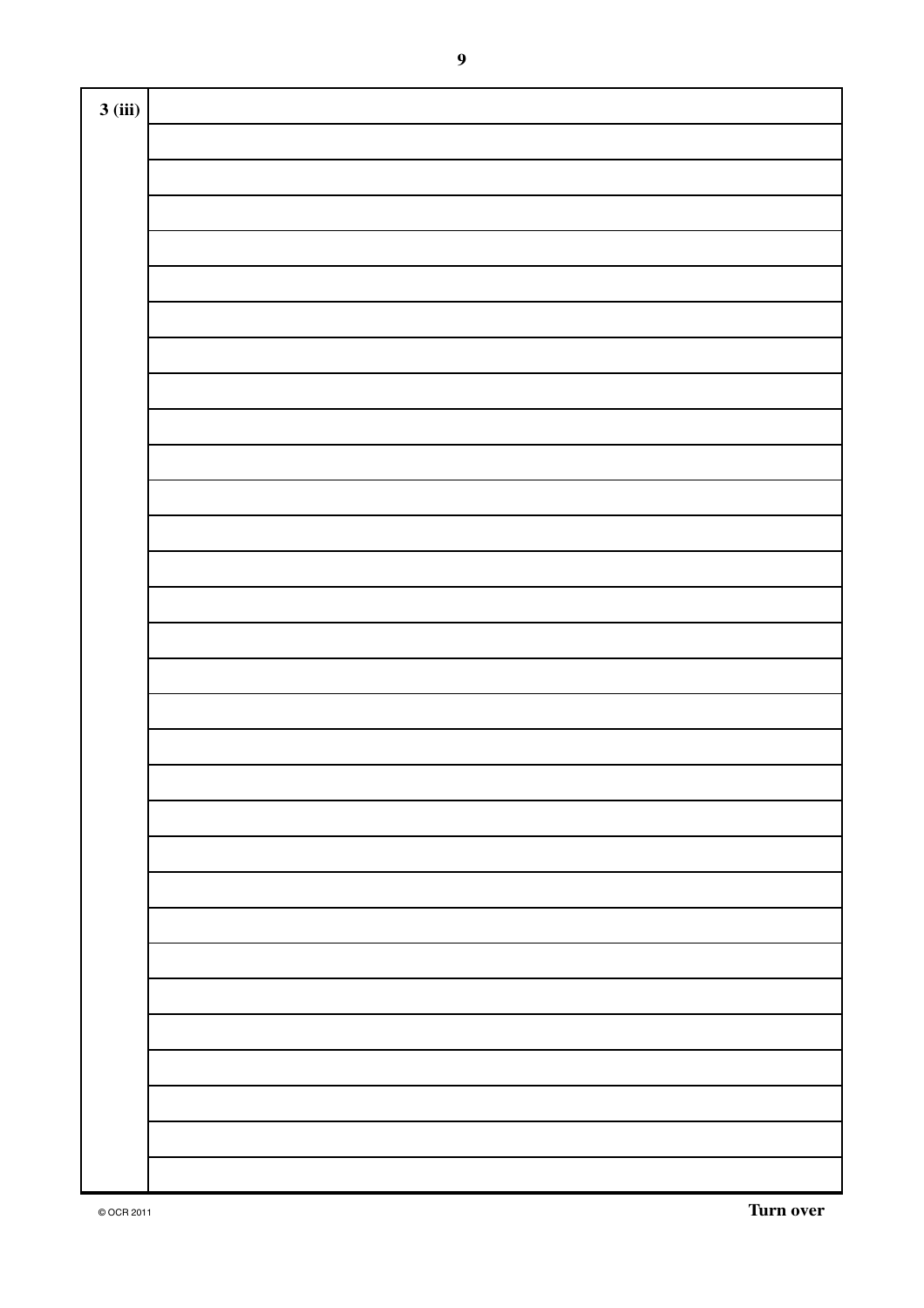| 4(i) |  |
|------|--|
|      |  |
|      |  |
|      |  |
|      |  |
|      |  |
|      |  |
|      |  |
|      |  |
|      |  |
|      |  |
|      |  |
|      |  |
|      |  |
|      |  |
|      |  |
|      |  |
|      |  |
|      |  |
|      |  |
|      |  |
|      |  |
|      |  |
|      |  |
|      |  |
|      |  |
|      |  |
|      |  |
|      |  |
|      |  |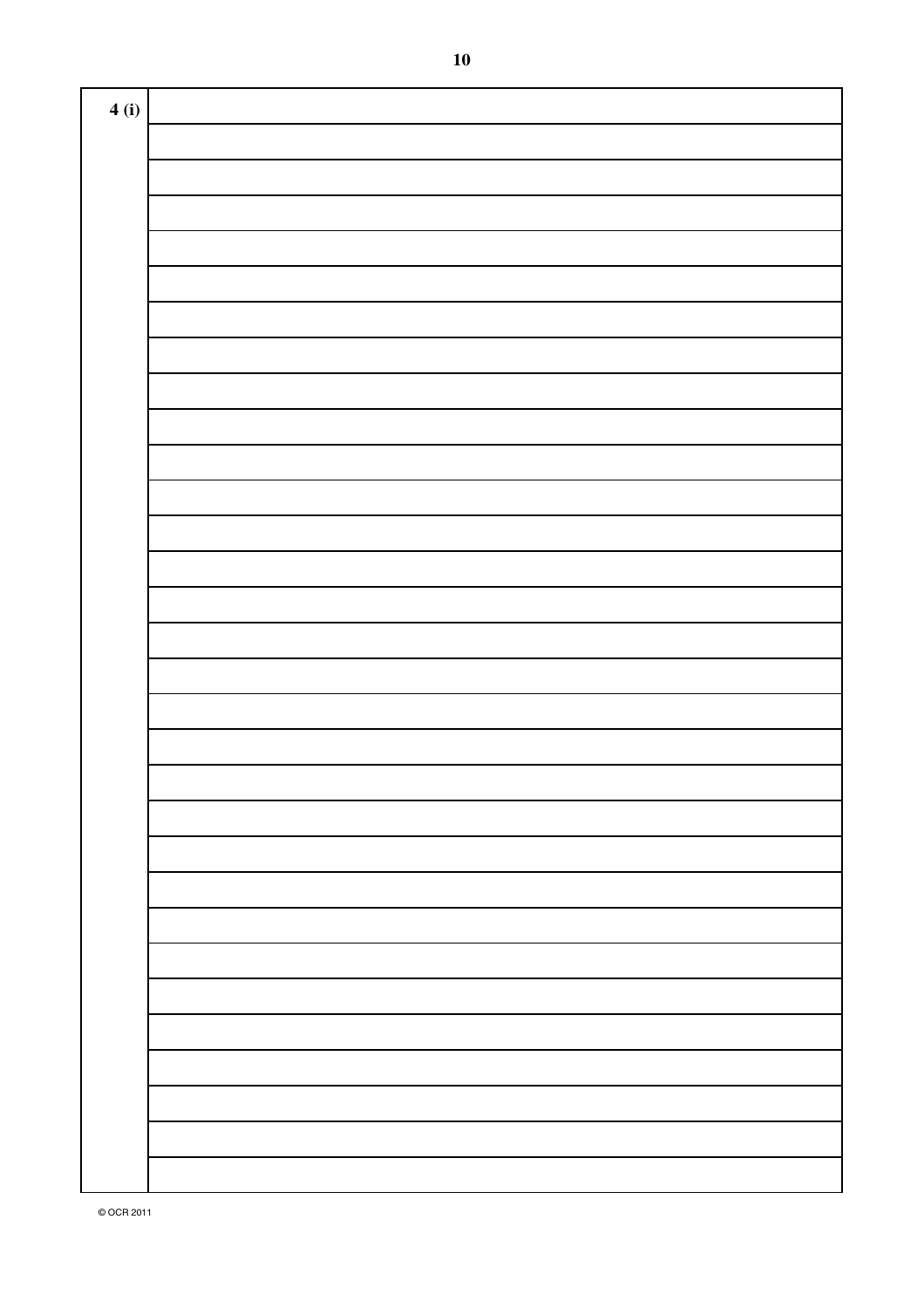| 4(i)  | (continued) |
|-------|-------------|
|       |             |
|       |             |
|       |             |
|       |             |
|       |             |
|       |             |
|       |             |
|       |             |
|       |             |
|       |             |
|       |             |
|       |             |
|       |             |
|       |             |
|       |             |
|       |             |
|       |             |
| 4(ii) |             |
|       |             |
|       |             |
|       |             |
|       |             |
|       |             |
|       |             |
|       |             |
|       |             |
|       |             |
|       |             |
|       |             |
|       |             |